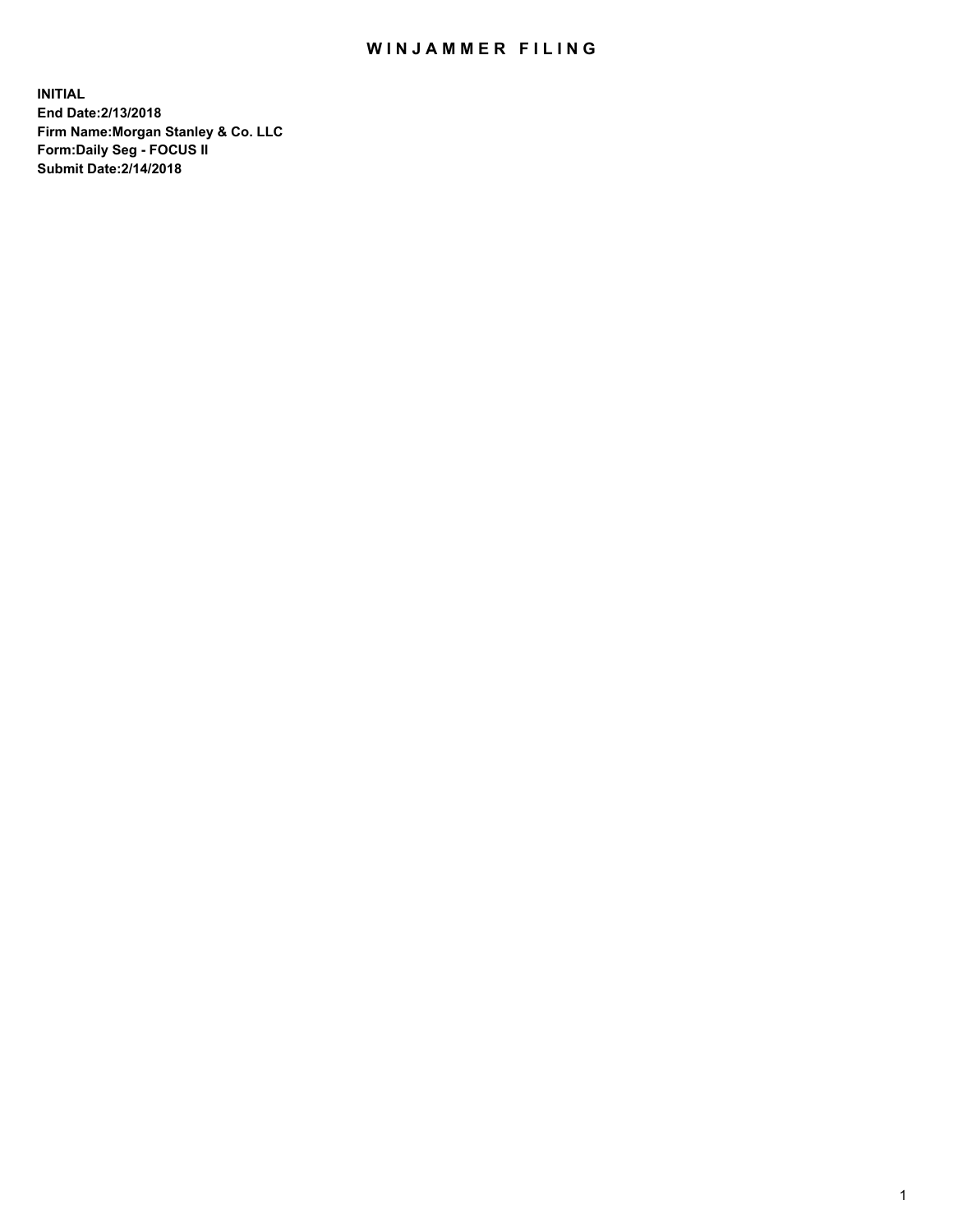## **INITIAL End Date:2/13/2018 Firm Name:Morgan Stanley & Co. LLC Form:Daily Seg - FOCUS II Submit Date:2/14/2018 Daily Segregation - Cover Page**

| Name of Company<br><b>Contact Name</b><br><b>Contact Phone Number</b><br><b>Contact Email Address</b>                                                                                                                                                                                                                          | Morgan Stanley & Co. LLC<br>Ikram Shah<br>212-276-0963<br>lkram.shah@morganstanley.com |
|--------------------------------------------------------------------------------------------------------------------------------------------------------------------------------------------------------------------------------------------------------------------------------------------------------------------------------|----------------------------------------------------------------------------------------|
| FCM's Customer Segregated Funds Residual Interest Target (choose one):<br>a. Minimum dollar amount: ; or<br>b. Minimum percentage of customer segregated funds required:%; or<br>c. Dollar amount range between: and; or<br>d. Percentage range of customer segregated funds required between: % and %.                        | 331,000,000<br>0 <sub>0</sub><br>00                                                    |
| FCM's Customer Secured Amount Funds Residual Interest Target (choose one):<br>a. Minimum dollar amount: ; or<br>b. Minimum percentage of customer secured funds required:%; or<br>c. Dollar amount range between: and; or<br>d. Percentage range of customer secured funds required between:% and%.                            | 140,000,000<br>0 <sub>0</sub><br>0 <sub>0</sub>                                        |
| FCM's Cleared Swaps Customer Collateral Residual Interest Target (choose one):<br>a. Minimum dollar amount: ; or<br>b. Minimum percentage of cleared swaps customer collateral required:% ; or<br>c. Dollar amount range between: and; or<br>d. Percentage range of cleared swaps customer collateral required between:% and%. | 92,000,000<br>0 <sub>0</sub><br>0 <sub>0</sub>                                         |

Attach supporting documents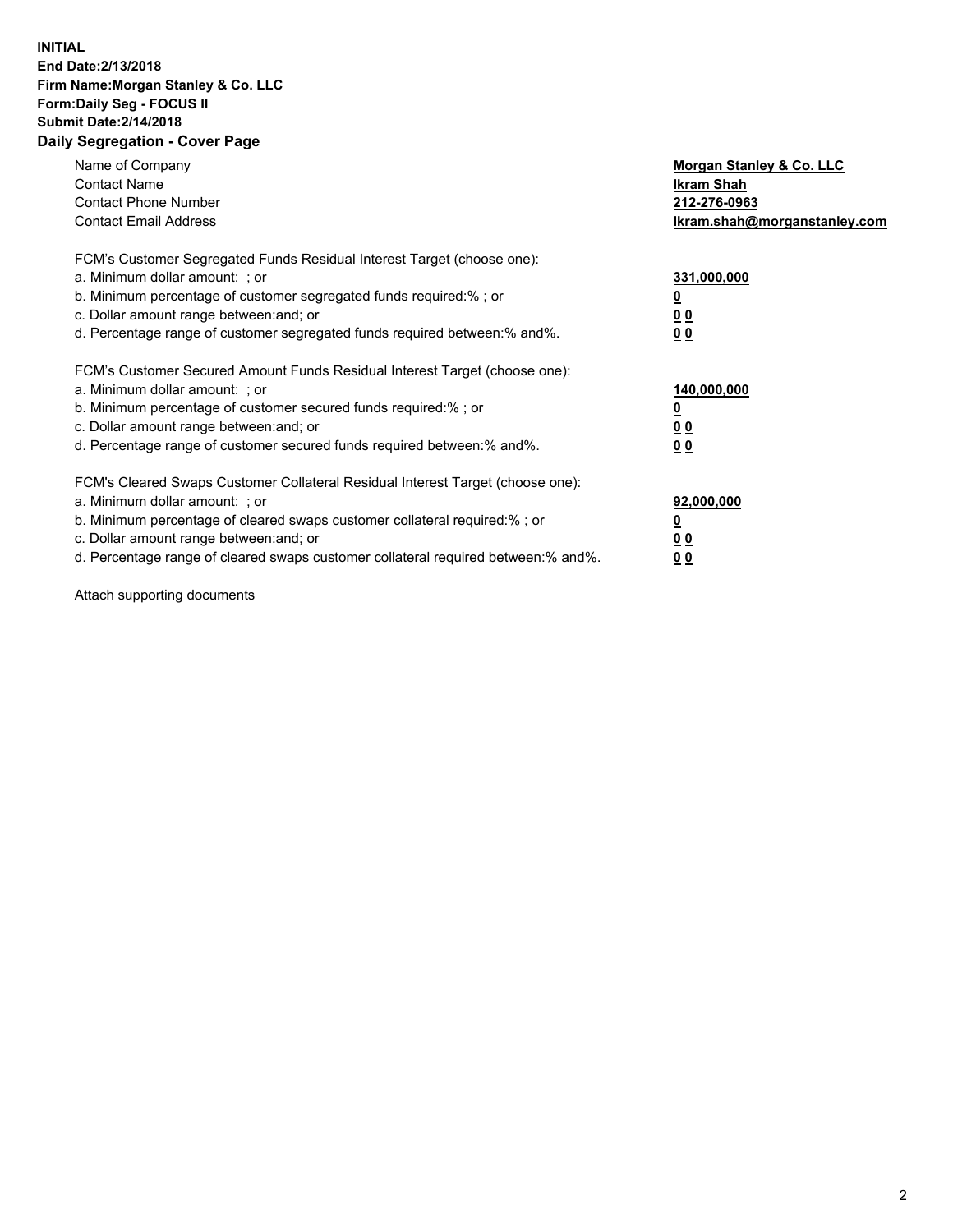## **INITIAL End Date:2/13/2018 Firm Name:Morgan Stanley & Co. LLC Form:Daily Seg - FOCUS II Submit Date:2/14/2018**

## **Daily Segregation - Secured Amounts**

|     | Foreign Futures and Foreign Options Secured Amounts                                                        |                                   |
|-----|------------------------------------------------------------------------------------------------------------|-----------------------------------|
|     | Amount required to be set aside pursuant to law, rule or regulation of a foreign                           | $0$ [7305]                        |
|     | government or a rule of a self-regulatory organization authorized thereunder                               |                                   |
| 1.  | Net ledger balance - Foreign Futures and Foreign Option Trading - All Customers                            |                                   |
|     | A. Cash                                                                                                    | 3,708,952,950 [7315]              |
|     | B. Securities (at market)                                                                                  | 1,729,713,146 [7317]              |
| 2.  | Net unrealized profit (loss) in open futures contracts traded on a foreign board of trade                  | -255,627,753 [7325]               |
| 3.  | Exchange traded options                                                                                    |                                   |
|     | a. Market value of open option contracts purchased on a foreign board of trade                             | 22,329,406 [7335]                 |
|     | b. Market value of open contracts granted (sold) on a foreign board of trade                               | -24,794,709 [7337]                |
| 4.  | Net equity (deficit) (add lines 1.2. and 3.)                                                               | 5,180,573,040 [7345]              |
| 5.  | Account liquidating to a deficit and account with a debit balances - gross amount                          | 62,319,041 [7351]                 |
|     | Less: amount offset by customer owned securities                                                           | -61,474,131 [7352] 844,910 [7354] |
| 6.  | Amount required to be set aside as the secured amount - Net Liquidating Equity                             | 5,181,417,950 [7355]              |
|     | Method (add lines 4 and 5)                                                                                 |                                   |
| 7.  | Greater of amount required to be set aside pursuant to foreign jurisdiction (above) or line                | 5,181,417,950 [7360]              |
|     | 6.                                                                                                         |                                   |
|     | FUNDS DEPOSITED IN SEPARATE REGULATION 30.7 ACCOUNTS                                                       |                                   |
| 1.  | Cash in banks                                                                                              |                                   |
|     | A. Banks located in the United States                                                                      | 638, 350, 714 [7500]              |
|     | B. Other banks qualified under Regulation 30.7                                                             | 626,638,523 [7520] 1,264,989,237  |
|     |                                                                                                            | [7530]                            |
| 2.  | Securities                                                                                                 |                                   |
|     | A. In safekeeping with banks located in the United States                                                  | 271,455,024 [7540]                |
|     | B. In safekeeping with other banks qualified under Regulation 30.7                                         | 0 [7560] 271,455,024 [7570]       |
| 3.  | Equities with registered futures commission merchants                                                      |                                   |
|     | A. Cash                                                                                                    | 8,315,924 [7580]                  |
|     | <b>B.</b> Securities                                                                                       | $0$ [7590]                        |
|     | C. Unrealized gain (loss) on open futures contracts                                                        | -2,287,806 [7600]                 |
|     | D. Value of long option contracts                                                                          | $0$ [7610]                        |
|     | E. Value of short option contracts                                                                         | 0 [7615] 6,028,118 [7620]         |
| 4.  | Amounts held by clearing organizations of foreign boards of trade                                          |                                   |
|     | A. Cash                                                                                                    | $0$ [7640]                        |
|     | <b>B.</b> Securities                                                                                       | $0$ [7650]                        |
|     | C. Amount due to (from) clearing organization - daily variation                                            | $0$ [7660]                        |
|     | D. Value of long option contracts                                                                          | $0$ [7670]                        |
|     | E. Value of short option contracts                                                                         | 0 [7675] 0 [7680]                 |
| 5.  | Amounts held by members of foreign boards of trade                                                         |                                   |
|     | A. Cash                                                                                                    | 2,627,255,402 [7700]              |
|     | <b>B.</b> Securities                                                                                       | 1,458,258,122 [7710]              |
|     | C. Unrealized gain (loss) on open futures contracts                                                        | -253,339,947 [7720]               |
|     | D. Value of long option contracts                                                                          | 22,329,406 [7730]                 |
|     | E. Value of short option contracts                                                                         | -24,794,709 [7735] 3,829,708,274  |
|     |                                                                                                            | [7740]                            |
| 6.  | Amounts with other depositories designated by a foreign board of trade                                     | $0$ [7760]                        |
| 7.  | Segregated funds on hand                                                                                   | $0$ [7765]                        |
| 8.  | Total funds in separate section 30.7 accounts                                                              | 5,372,180,653 [7770]              |
| 9.  | Excess (deficiency) Set Aside for Secured Amount (subtract line 7 Secured Statement<br>Page 1 from Line 8) | 190,762,703 [7380]                |
| 10. | Management Target Amount for Excess funds in separate section 30.7 accounts                                | 140,000,000 [7780]                |
|     |                                                                                                            |                                   |

11. Excess (deficiency) funds in separate 30.7 accounts over (under) Management Target **50,762,703** [7785]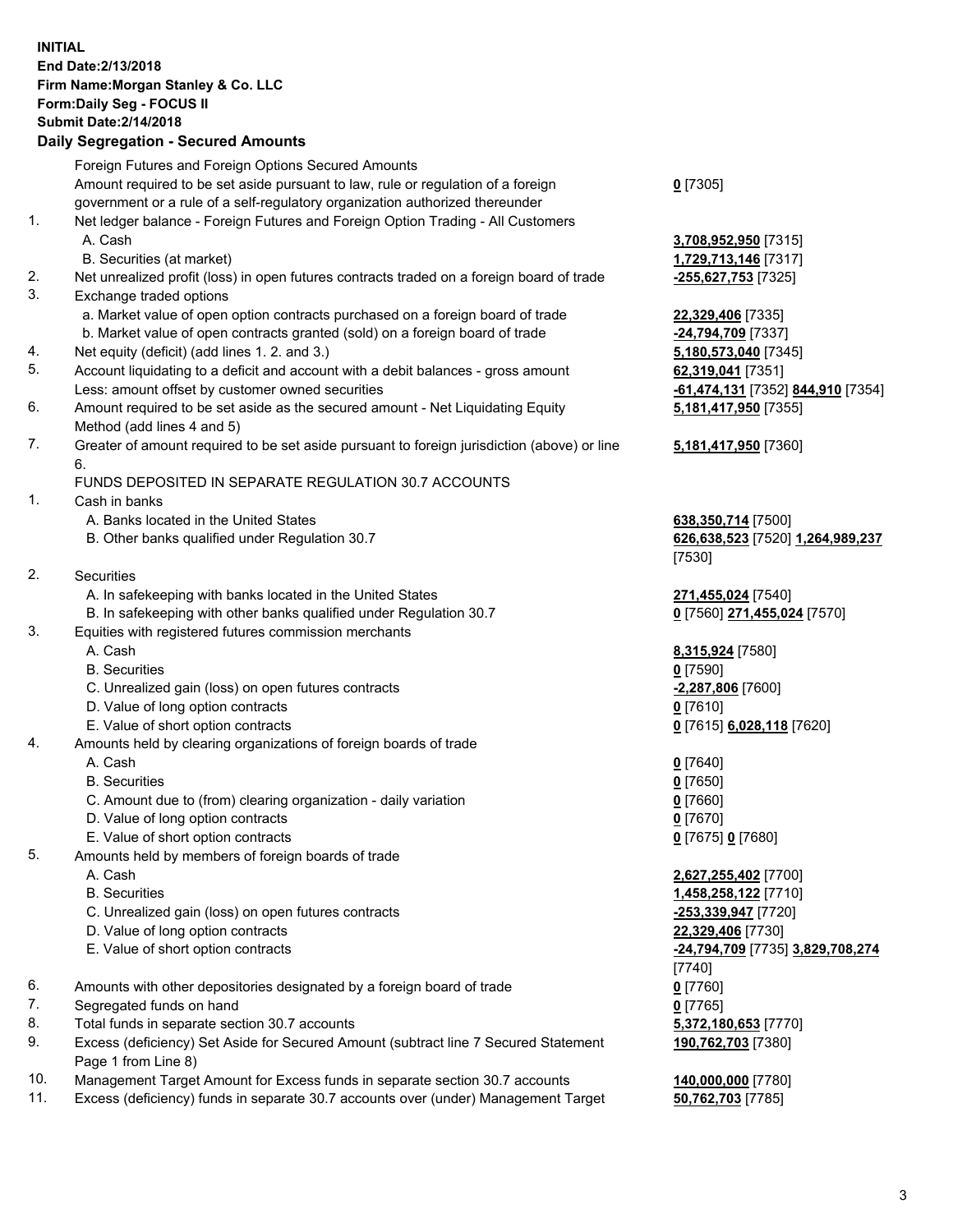**INITIAL End Date:2/13/2018 Firm Name:Morgan Stanley & Co. LLC Form:Daily Seg - FOCUS II Submit Date:2/14/2018 Daily Segregation - Segregation Statement** SEGREGATION REQUIREMENTS(Section 4d(2) of the CEAct) 1. Net ledger balance A. Cash **12,178,486,237** [7010] B. Securities (at market) **5,311,505,587** [7020] 2. Net unrealized profit (loss) in open futures contracts traded on a contract market **-1,855,703,617** [7030] 3. Exchange traded options A. Add market value of open option contracts purchased on a contract market **464,720,249** [7032] B. Deduct market value of open option contracts granted (sold) on a contract market **-686,770,361** [7033] 4. Net equity (deficit) (add lines 1, 2 and 3) **15,412,238,095** [7040] 5. Accounts liquidating to a deficit and accounts with debit balances - gross amount **385,597,543** [7045] Less: amount offset by customer securities **-309,004,554** [7047] **76,592,989** [7050] 6. Amount required to be segregated (add lines 4 and 5) **15,488,831,084** [7060] FUNDS IN SEGREGATED ACCOUNTS 7. Deposited in segregated funds bank accounts A. Cash **4,425,571,343** [7070] B. Securities representing investments of customers' funds (at market) **0** [7080] C. Securities held for particular customers or option customers in lieu of cash (at market) **989,221,643** [7090] 8. Margins on deposit with derivatives clearing organizations of contract markets A. Cash **6,199,974,540** [7100] B. Securities representing investments of customers' funds (at market) **0** [7110] C. Securities held for particular customers or option customers in lieu of cash (at market) **4,322,283,944** [7120] 9. Net settlement from (to) derivatives clearing organizations of contract markets **155,690,585** [7130] 10. Exchange traded options A. Value of open long option contracts **464,720,249** [7132] B. Value of open short option contracts **-686,770,361** [7133] 11. Net equities with other FCMs A. Net liquidating equity **3,890,991** [7140] B. Securities representing investments of customers' funds (at market) **0** [7160] C. Securities held for particular customers or option customers in lieu of cash (at market) **0** [7170] 12. Segregated funds on hand **0** [7150] 13. Total amount in segregation (add lines 7 through 12) **15,874,582,934** [7180] 14. Excess (deficiency) funds in segregation (subtract line 6 from line 13) **385,751,850** [7190]

- 15. Management Target Amount for Excess funds in segregation **331,000,000** [7194]
- 16. Excess (deficiency) funds in segregation over (under) Management Target Amount Excess

**54,751,850** [7198]